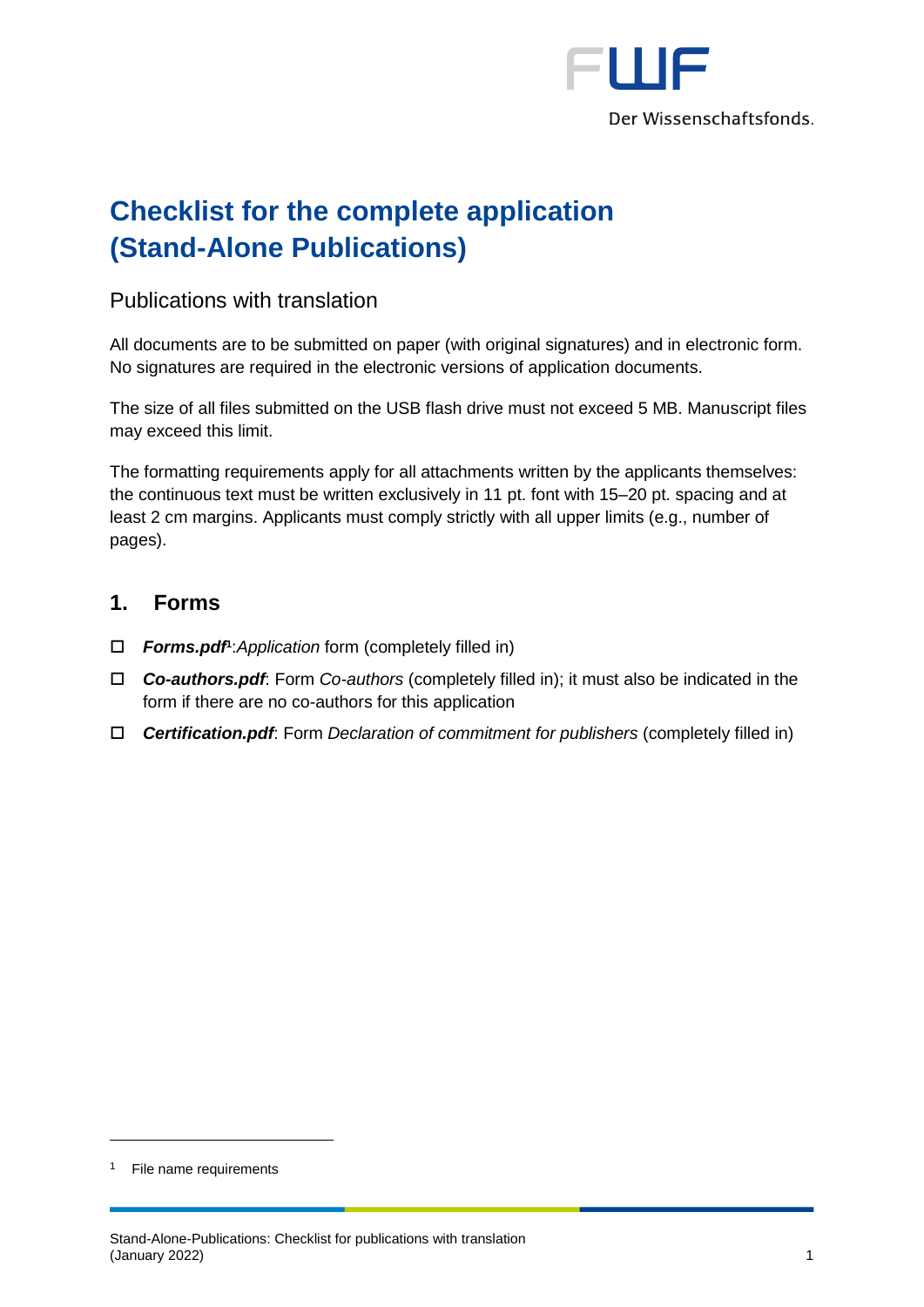

# **2. Attachments**

- *Academic\_abstract.doc* [or docx]: *Academic Abstract*<sup>2</sup> in the language of the manuscript<sup>3</sup>; the academic abstract will be used to inform potential reviewers about the application
- *Publisher\_choice.pdf: Justification of the choice of publisher* in German and English (maximum length: one full page DIN A4)
- *Justification.pdf: Justification of the choice of language* and the scientific value-added to be created in German and English (maximum length: one full page DIN A4)
- *Costs.pdf:* If *applying for the Modul\_Zusatzkosten*: cost calculation for the entire publication
- *Reviews.pdf:* For *publications which serve as a basis for academic qualifications* (e.g. revised doctoral dissertations, postdoctoral dissertations): copies of all assessments
- *If the application is the revision of a rejected application:*  In the application form must be indicated, whether the response(s) should be passed on to the relevant previous reviewer or all reviewers.
	- a) *Overview\_Revision.pdf:* overview of all changes made in the resubmitted application (for FWF internal use only)
- $\Box$  If all the reviewers are to receive this response:
	- b) *Revision.pdf:* response to all reviewers
- $\Box$  If these responses are to be passed on only to the reviewers who were previously involved:
	- c) *Revision\_A.pdf:* response to review A *Revision\_B.pdf*: response to review B
- *Content\_Biblio.pdf:* Table of contents and bibliography from the stand-alone publication (only on data medium)
- *Negative\_list.pdf:* List with names of reviewers who are to be excluded from the review of the application for various reasons (max. 3 names; optional)

1

• Größerer Forschungskontext / Theoretischer Rahmen (Wider research context / theoretical framework)

<sup>2</sup> **Required contents for academic abstract**

comprising no more than 3,000 characters (incl. spaces; no formulas or special characters). The abstract must be subdivided into the following sections using the given terms:

<sup>•</sup> Hypothesen / Forschungsfragen / Ziele (Hypotheses / research questions / objectives)

<sup>•</sup> Ansatz / Methoden (Approach / methods)

<sup>•</sup> Neuheitsgrad / Innovationsgrad (Level of originality / innovation)

<sup>•</sup> Wesentlich beteiligte WissenschaftlerInnen (Primary researchers involved)

Where options are given (indicated by slashes), please choose an option that is appropriate for your application.

<sup>3</sup> If the manuscript is not written in German or English, an academic abstract in German or English must also be submitted.